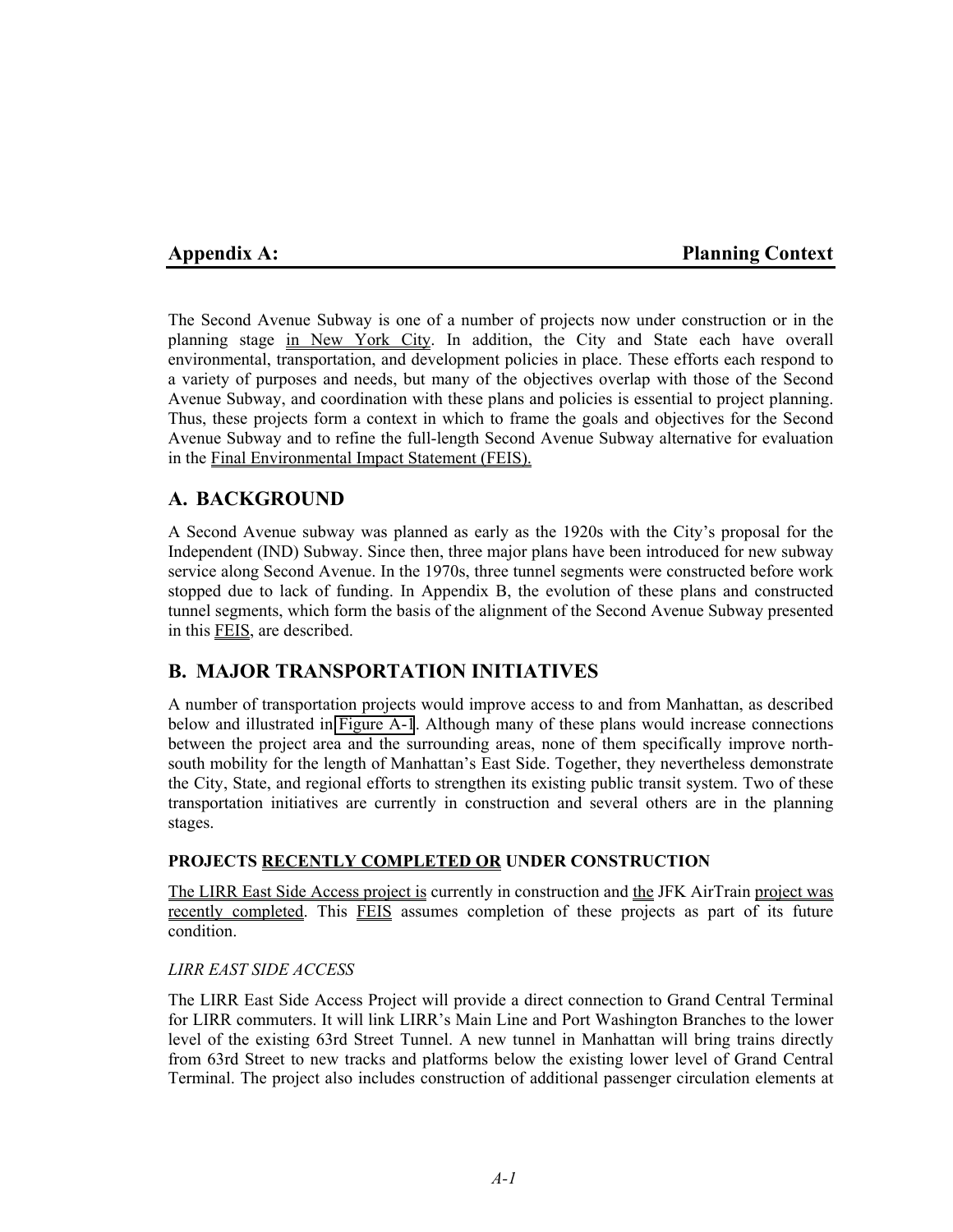Grand Central Terminal and its subway station as well as a new LIRR station in Sunnyside, Queens.

In March 2001, the FTA and MTA issued an FEIS for the East Side Access Project. The FTA issued a Record of Decision for the project in May 2001, which signifies that all environmental work is complete and the project is eligible for continued federal funding and support. In February 2002, FTA approved the project's entrance into final design. The first element under construction is Highbridge Yard in the Bronx, where work began in fall of 2001. The project's full completion is targeted for 2012.

## *JFK AIRTRAIN*

The Port Authority of New York and New Jersey (Port Authority) has completed its new lightrail service to John F. Kennedy International Airport. The 8.1-mile system links the airport's terminals with car rental facilities, long-term and employee parking lots, the Howard Beach subway station, and the LIRR and subway station in Jamaica, Queens. As part of the project, the Port Authority and MTA reconstructed the LIRR and subway stations at Jamaica and Howard Beach. The system became fully operational in 2003.

## **MTA LONG-RANGE PLANNING FRAMEWORK**

MTA has developed the Long-Range Planning Framework to create a unified program of improvements to its subway and commuter rail systems. These improvements are aimed at alleviating overcrowding, reducing travel time, better connecting the rail and subway lines, providing high-quality service, and extending service to underserved areas. This effort recognizes that although a current map of the region's subway and rail lines would show little difference from one produced a half-century ago, the areas and the passengers that they serve have seen tremendous change. In the expectation of continued changes in this century, MTA has begun examining how its network can be expanded and adapted to meet long-term access and mobility needs. Ease of transportation is essential to support economic growth and productivity and to keep the region as a good place to live and work. To this end, MTA and its operating authorities, in coordination with FTA and other agencies, as appropriate, are undertaking these coordinated but independent studies, including the Second Avenue Subway study and the LIRR East Side Access Project now under construction (described above).

All these initiatives are being coordinated through the MTA Long-Range Planning Framework Group, which consists of study managers and key staff from MTA and its subsidiaries, LIRR, Metro-North, and NYCT, and additional input from the New York Metropolitan Transportation Council (NYMTC), the Port Authority, and the New York City Department of City Planning (NYCDCP), as appropriate. In particular, the group has worked to make sure that the same assumptions for such items as regional forecasts, current and future levels of transit service evaluation, the future shape of the regional transit network, and common evaluation criteria are used. Although these projects currently in the planning phases would be part of the region's overall transportation system, they are independent actions. Each has its own purpose and need; each is subject to its own assessment and alternatives evaluations; and each can be built without that affecting decisions to build any other proposed projects. The long-range projects other than the Second Avenue Subway and LIRR East Side Access are described below (see also Figure A-1). Because the following projects are still in the alternatives analysis phase, they are not assumed to occur in this FEIS's future condition. As the Second Avenue Subway and the other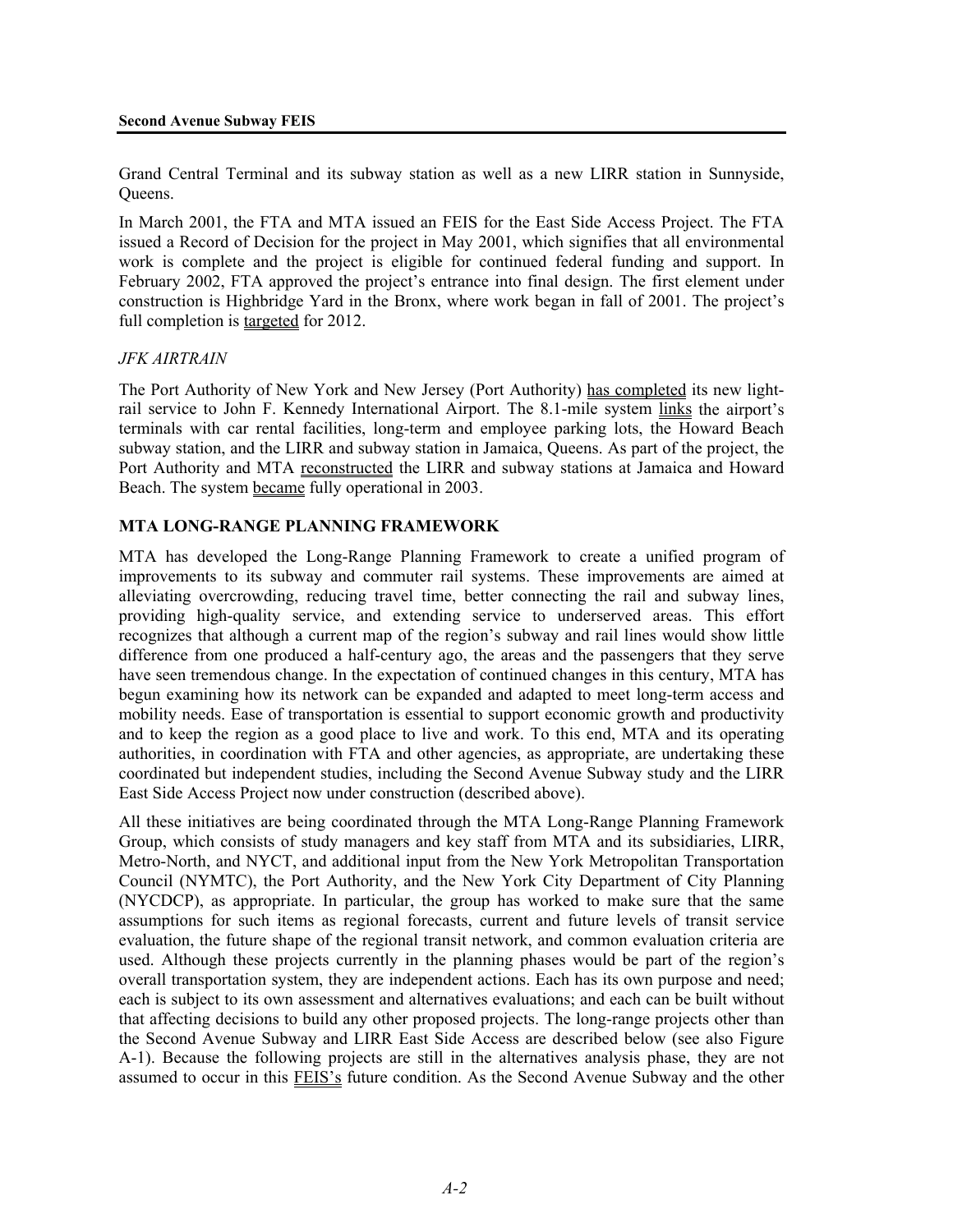Long-Range Planning Framework projects advance, coordination will continue so that the various plans remain compatible.

## *LOWER MANHATTAN ACCESS STUDY*

The Lower Manhattan Access Study explored short- and long-term strategies for improving access to Lower Manhattan, mostly from suburban locations. Preliminary short-term alternatives included new connections between transit stations and major activity centers. The long-term alternatives included the extension of commuter rail or new shuttle service between Grand Central Terminal, Penn Station, or Flatbush Avenue Terminal in Brooklyn and Lower Manhattan, or construction of new subways in Manhattan and Brooklyn to ease congestion on the lines serving these rail terminals. A Second Avenue Subway line from Midtown to Lower Manhattan was determined to be the best way to improve access for suburban commuters.

# 7 *FLUSHING LINE EXTENSION*

In 2001, NYCDCP published the Far West Midtown Study, which presented the City's policy to permit high-density, mixed-use development (with a large commercial component) between 28th and 43rd Streets west of Eighth Avenue ("Hudson Yards"). An extension of the No. 7 Flushing Line from Times Square is required to make the development possible and to serve the planned expansion of the Jacob K. Javits Convention Center and the proposed 75,000-seat multi-use facility over LIRR's yards. NYCDCP's plan also lays out options for local and State funding of the extension, primarily through tax increment financing. New York City, jointly with NYCDCP, is conducting a Generic Draft EIS for the subway extension, the rezoning of the Hudson Yards area, as well as the proposed Convention Center Expansion and multi-use facility. The EIS is being prepared in accordance with the State Environmental Quality Review Act (SEQRA) and the City Environmental Quality Review (CEQR) and will reflect National Environmental Policy Act (NEPA) considerations. The EIS is being carried out in conjunction with Preliminary Engineering for the subway extension, construction of which is scheduled to begin in late 2004 or early 2005.

## *METRO-NORTH PENN STATION ACCESS MIS/DEIS*

Penn Station Access is examining the potential social, economic, and environmental effects of providing direct access to Penn Station from Metro-North's Harlem, Hudson, and New Haven lines, using an existing track connection on Manhattan's West Side. The study is also exploring the location of intermediate stations in Upper Manhattan and the Bronx. The Draft Environmental Impact Statement (DEIS) for this project is expected by the end of 2004.

## *LAGUARDIA AIRPORT SUBWAY ACCESS STUDY*

This study evaluated alternatives to provide a one-seat transit service from Midtown and Lower Manhattan to LaGuardia Airport. Nineteen alternatives were assessed to yield a smaller group of options, which are currently being studied. Major alternatives included the extension of the Astoria Line ( $\bullet$  service) via different alignments, new branches of other subway or commuter rail routes, people movers linking the airport with transit stations, and guided busways.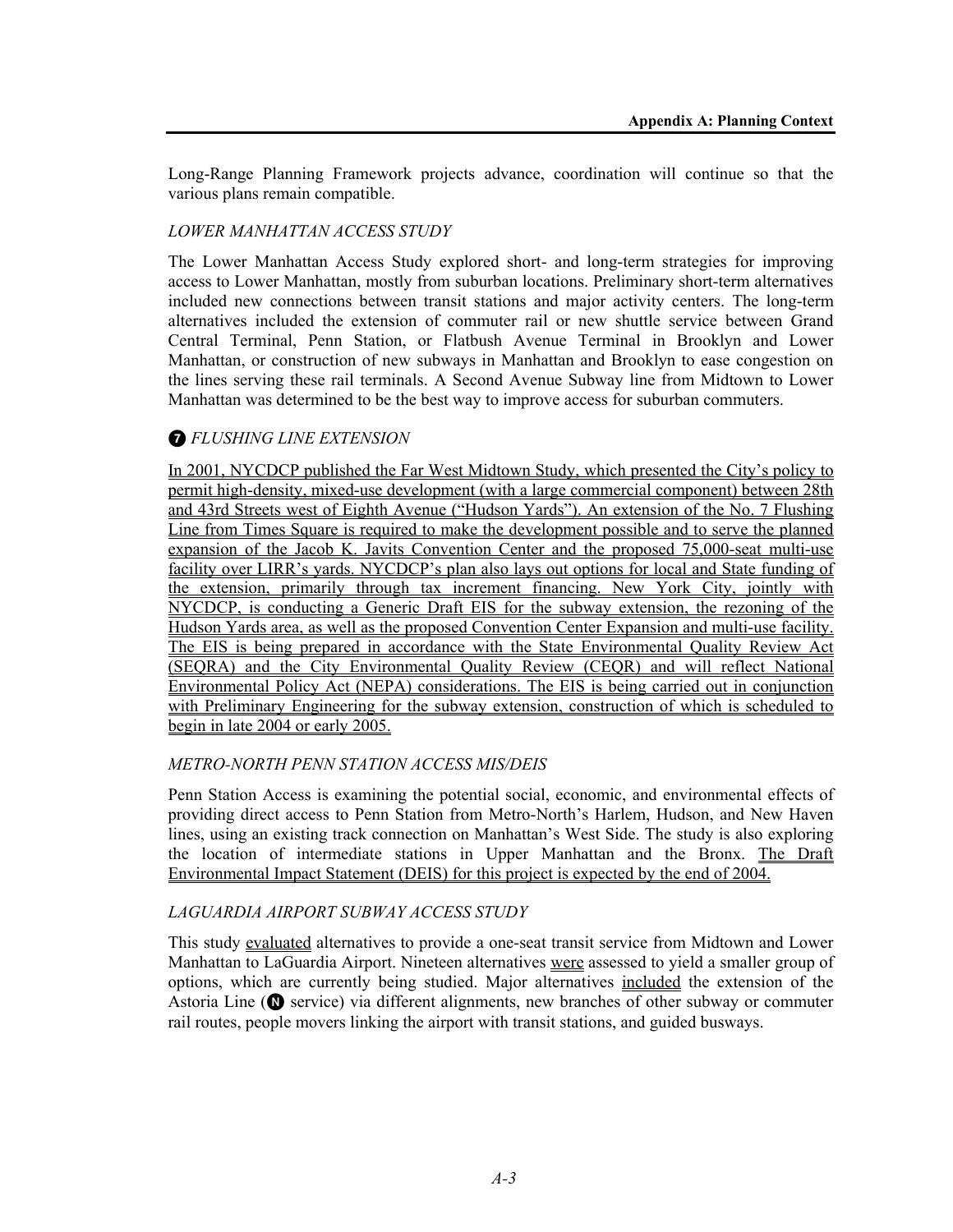## *ACCESS TO THE REGION'S CORE (ARC)*

ARC was sponsored by MTA, New Jersey Transit, and the Port Authority and examined alternatives for improved access to Manhattan for west-of-the-Hudson commuters. Concepts considered include a new rail tunnel under the Hudson River, capacity improvements at Penn Station, and a new rail connection a the Secaucus Transfer linking several new Jersey Transit and Metro-North rail branches to the Northeast Corridor Line. NJ Transit and the Port Authority started a DEIS process in summer 2003.

## *FULTON STREET TRANSIT CENTER*

Plans and environmental documents are being developed for a new transit hub in the vicinity of Fulton Street and Broadway in Lower Manhattan. This hub would incorporate six Lower Manhattan subway stations, and improve connections among 12 lines:  $\mathbf{0} \mathbf{0} \mathbf{0} \mathbf{0} \mathbf{0} \mathbf{0}$  $\bullet$ . This project, which will be completed in 2007, will facilitate the commutes of hundreds of thousands of commuters and residents to Lower Manhattan.

## **OTHER MAJOR TRANSPORTATION STUDIES AND PROJECTS**

## *CROSS HARBOR FREIGHT MOVEMENT PROJECT*

The FHWA, Federal Railroad Administration, and New York City Economic Development Corporation (NYCEDC) are preparing an EIS to assess improvements to freight movement across the Hudson River between northern New Jersey and New York City. The range of alternatives include operating improvements for more efficient float operations, the potential construction of a new rail yard in Maspeth, Queens, improvements to rail infrastructure including increasing clearance heights along LIRR's Bay Ridge Branch and Montauk Branch, and construction of a rail freight tunnel under New York Harbor.

## *SOUTH FERRY SUBWAY STATION*

NYCT will rebuild the existing South Ferry Subway station on the  $\bigcirc$  Ines at a new location under Peter Minuit Plaza (adjacent to Battery Park). This project will increase train capacity (the new station will accommodate two 10-car trains) and service reliability, provide ADA accessibility, and offer customers a free transfer to the **N/R** lines at Whitehall Street. Environmental documents are being prepared in 2003 and the project will be completed by 2007.

## **REGIONAL TRANSPORTATION PLAN: MOBILITY FOR THE MILLENNIUM**

NYMTC, in cooperation with state and local transportation agencies, is responsible for the development of a Regional Transportation Plan (RTP) and Transportation Improvement Program (TIP) for the New York portion of the metropolitan region. The RTP, *Mobility for the Millennium, A Transportation Plan for the New York Region*, most recently updated in 1999, identifies issues and lays out long-range transportation goals and objectives for the region's transportation system to be achieved by 2020. The plan includes the following goals relevant to the Second Avenue Subway:

• Achieve and maintain a state of good repair on the transportation system. Objectives related to this goal include bringing transit infrastructure to a state of good repair and maintaining the system on a normal replacement cycle.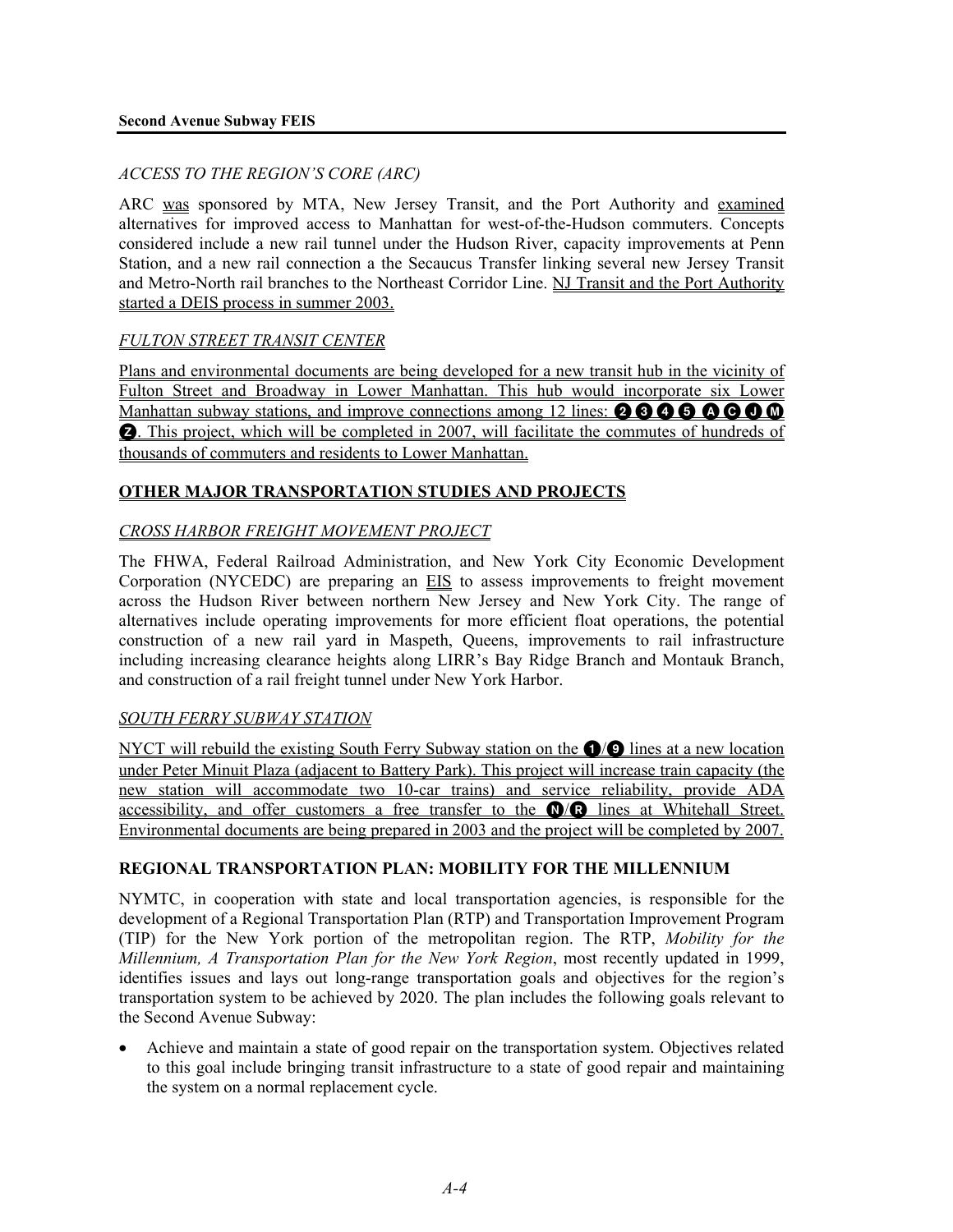- Maximize the transportation system's level of service and manage demand. This mobility goal includes the objectives of increasing the market share of all transit modes, including (among others) rail rapid transit, local and express bus, ferry, and commuter rail.
- Develop integrated land use and transportation solutions for the short-, medium-, and longterm future. This includes taking into account how new development will affect the transportation system, and how that system should improve access to major activity centers.
- Improve the safety and security of the mass transportation system, including improving the environment of transit stations and facilities, and reducing the number of pedestrian and bicycle-related fatalities throughout the region.
- Improve regional environmental quality, balance environmental quality with the region's mobility and economic activity, and conform to the State Implementation Plan and Clean Air Act Amendments. A particularly relevant objective related to this goal is to minimize growth in vehicular traffic (vehicle miles traveled), thus reducing air pollution from cars, buses, and trucks (mobile source emissions).
- Identify public and private funding resources to implement the long-range plan. This goal, through its objectives, fosters increasing operating efficiencies in transportation systems and minimizes the time needed to implement projects.
- Continue to monitor the performance of the long-range plan, adding measures and projects, as necessary to achieve the goals of the plan.

As part of its discussion of the current planning framework, the 1999 RTP also lists various studies that are under way, including the MESA MIS/DEIS. The RTP is currently being updated to reflect a 2025 planning horizon.

## **NEW YORK STATE AIR QUALITY IMPLEMENTATION PLAN AND TRANSPORTATION IMPROVEMENT PLAN (TIP)**

l

The Clean Air Act requires each state to submit a State Implementation Plan (SIP) to the EPA demonstrating attainment of the National Ambient Air Quality Standards (NAAQS). Amendments to the Act in 1977 and 1990 require comprehensive plan revisions for areas where one or more of the standards have yet to be attained. In the New York City metropolitan area, the standard for ozone continues to be exceeded. Consequently, as part of the SIP, New York City is implementing measures to reduce levels of hydrocarbons and nitrogen oxides as part of its effort to attain the NAAQS ozone standard. In addition, Manhattan is designated as a moderate nonattainment area<sup>1</sup> for  $PM_{10}$ .

New York State and the EPA have not yet determined whether New York City is within attainment of the  $PM<sub>2.5</sub> NAAQS$ . Early monitoring data indicate that the region is well within the 24-hour  $PM_{2.5}$  standard, but the monitoring data for compliance with the annual standard do not indicate that New York City is within the annual  $PM<sub>2.5</sub>$  standard. States are required to submit proposed  $PM<sub>2.5</sub> NAAQS$  attainment/non-attainment designations to EPA within 1 year after receipt of 3 years of monitoring data.

<sup>&</sup>lt;sup>1</sup> A non-attainment area is any area that does not meet, or that contributes to ambient air quality in a nearby area that does not meet, the national primary or secondary ambient air quality standard for the pollutant area.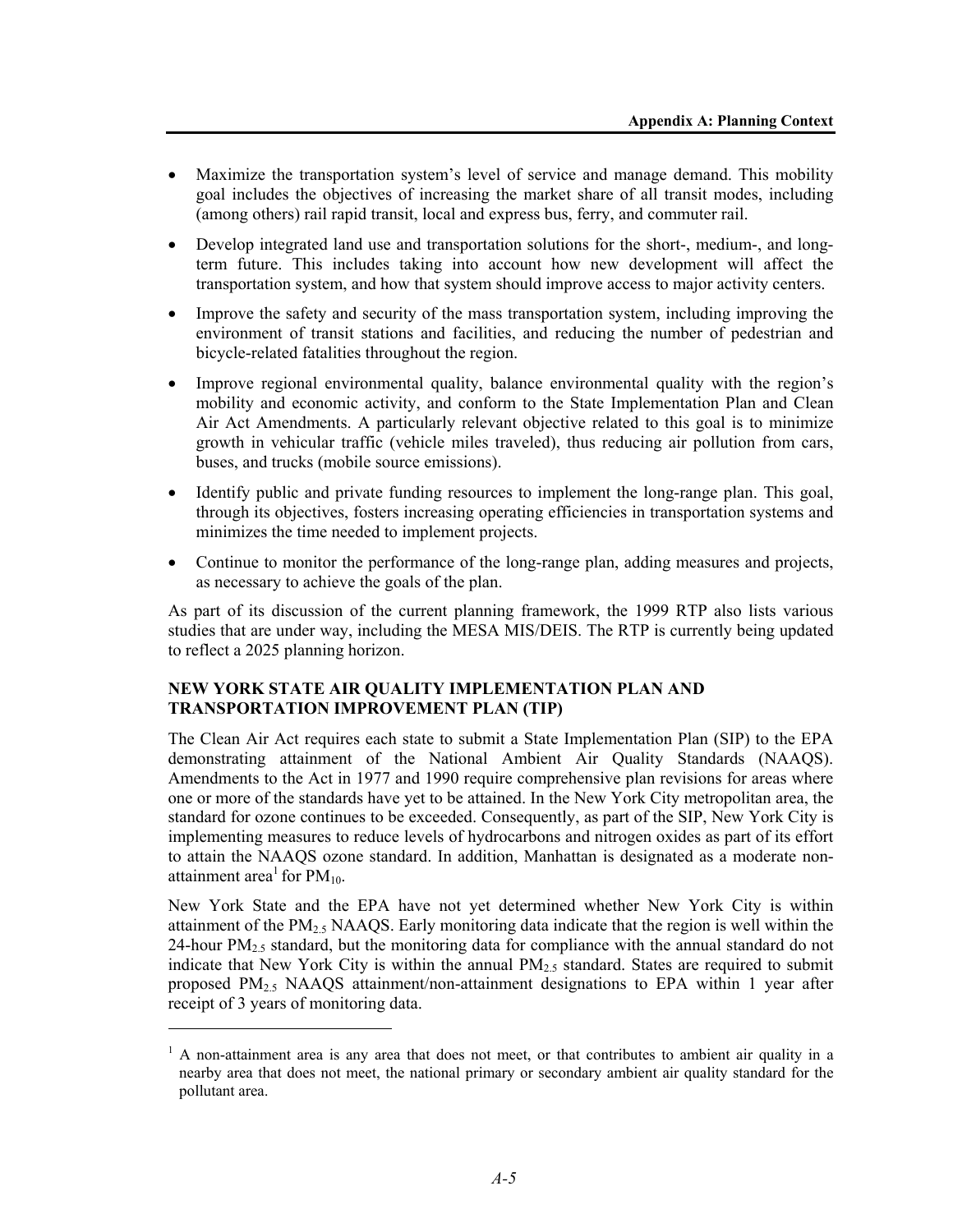EPA has recently redesignated New York City as an area in attainment for CO. The Clean Air Act Amendments (CAAA) described above require that a maintenance plan be established to ensure continued compliance of the CO NAAQS for former non-attainment areas. In addition, for ozone, the CAAA requires a series of SIP revisions. These revisions include air quality control measures for target years, emission reductions of ozone precursor emissions (VOCs and  $NO<sub>x</sub>$ ), and an ozone attainment demonstration by 2007. In June 1997, the New York State Department of Environmental Conservation submitted an ozone SIP revision that addressed the status of these requirements.

The conformity requirements of the Clean Air Act and regulations promulgated thereunder (conformity requirements), limit the ability of federal agencies to assist, fund, permit, and approve transportation projects which do not conform to the applicable SIP. Accordingly, an area's metropolitan planning organization (MPO)—the entity responsible for transportation planning, the Federal Highway Administration (FHWA), and the Federal Transit Administration (FTA) issue conformity determinations with respect to the SIP on metropolitan long-range transportation plans (LRTPs) and transportation improvement programs (TIPs) before they are adopted or approved. New, non-exempt projects that are not included in a conforming TIP cannot be approved unless a project-level conformity analysis has been performed. This analysis must demonstrate that the project would not cause new exceedances, exacerbate existing exceedances, or delay the achievement of the NAAQS or interim emissions reductions milestones in order to receive approval.

The New York Metropolitan Transportation Council (NYMTC) is the MPO for this region. NYMTC approved the conformity determination for the LRTP, known as the Regional Transportation Plan entitled *Mobility for the Millennium*, on September 23, 1999. FHWA and FTA then approved the LRTP conformity determination on September 30, 1999, and EPA concurred with the findings. The most recent 2002-2004 TIP was approved by NYMTC on September 20, 2001, and then forwarded to the federal agencies for their official approval occurring on September 26, 2001. Due to the evolution of the Second Avenue Subway project, only a northern subway segment (one of the alternatives assessed in the MIS/DEIS) was envisioned at that time and included in the LRTP. Thus the approved conforming TIP did not include the construction of the full-length Second Avenue Subway.

The conformity requirements require that a currently conforming TIP exist in order for any transportation project to be approved but also limit the conformity status of a TIP and LRTP to a maximum of three years for nonattainment and maintenance areas. Thus the conformity determination for the LRTP, approved in September 1999, was set to lapse in October 2002. However, due to the World Trade Center disaster on September 11, 2001, and the resultant loss of NYMTC's files containing regional transportation and air quality data, combined with the major changes to the downtown mass transit system, the conformity requirements for the New York City metropolitan area have been temporarily waived until September 30, 2005, pursuant to Public Law 107-230 enacted October 1, 2002.

Components of the current TIP that would affect the project area are described below.

### *NYCT PROJECTS*

NYCT's planned capital improvements in the current TIP continue to address the fundamental long-term need to restore and enhance infrastructure and facilities. A wide variety of improvements are planned, most of which are aimed at maintaining the system in a good state of repair.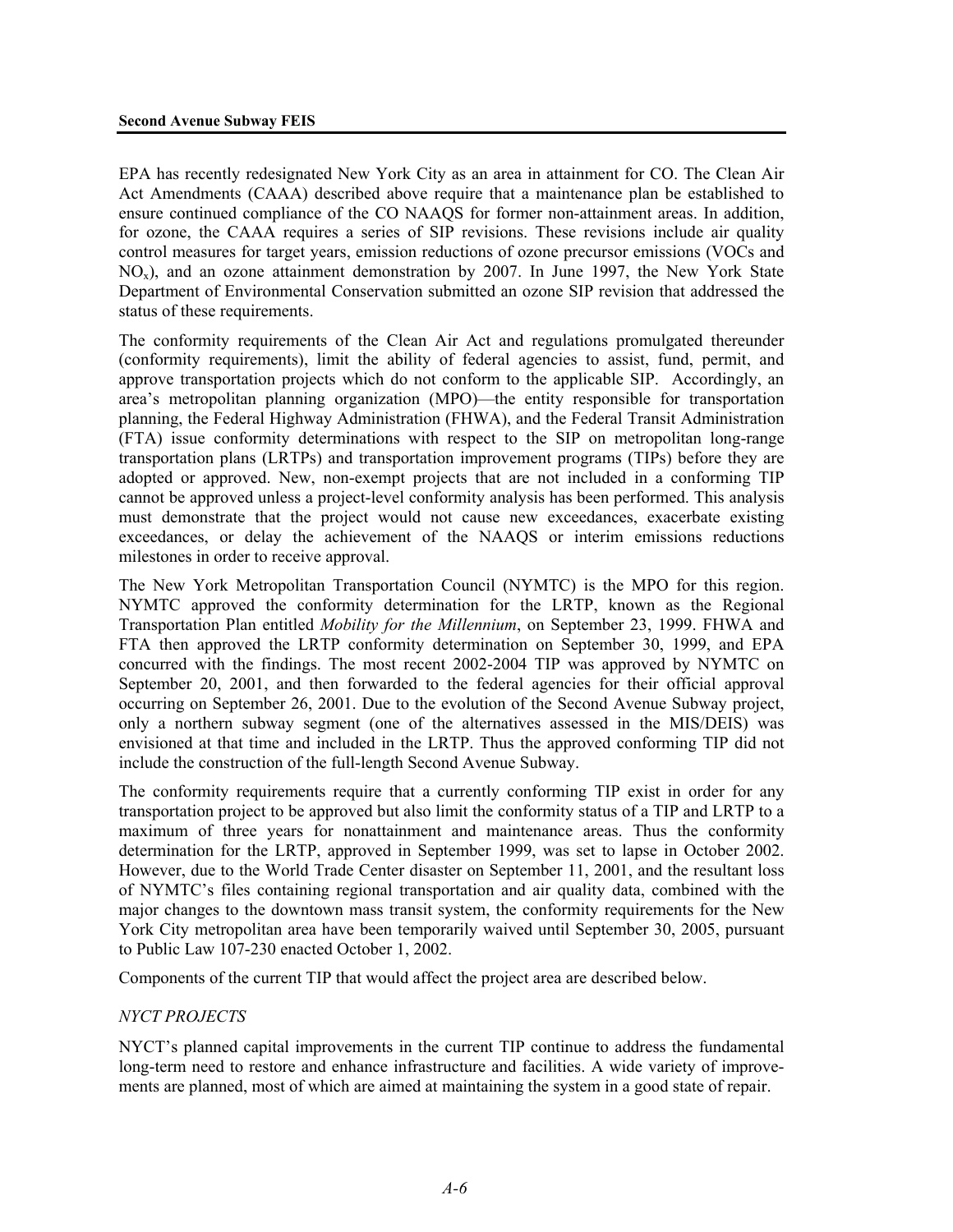## *Subway Fleet*

NYCT will complete replacement of the last "Redbird" cars of the A Division and will also begin buying new cars for the B Division to retire its 60-foot car fleet. All new cars will feature proven technologies and significant advances in passenger comfort and amenities. These range from technical improvements—such as more energy-efficient AC-power propulsion, regenerative braking systems, and improved crash-worthiness—to such amenities as better sound insulation, wider doors, and automated public address systems.

### *Bus Fleet*

NYCT will continue a strategy of matching bus types with transit need. This includes the introduction of 60-foot, 90-passenger articulated buses on high-volume routes and 45-foot coaches on suburban or long-distance express routes. NYCT also has made a significant commitment to a series of capital and operating investments to reduce the emission of pollutants from its fleet. This program includes the purchase of buses powered by hybrid electric or compressed natural gas systems as well as emissions reduction measures such as ultra-low-sulfur fuel and catalyzed exhaust filters.

### *Stations Enhancements*

NYCT will continue its effort to improve the quality of its stations. Contracts for the rehabilitation and enhancement of some 50 stations will be awarded by 2004, including the second phase of the Times Square reconstruction. Accessibility improvements are planned for 20 additional stations as well as continued upgrades to public address systems and aging escalators.

### *Track and Equipment*

NYCT will continue to replace track throughout the system to maintain a state of good repair. Structural improvements are planned for the White Plains Road, Culver, and Nassau Street Lines. Signal rehabilitation and upgrades are planned for the White Plains Road and Concourse Lines. Other major investments include reconstructing the shops at 207th Street and Corona, modernization of the Canarsie Yard, and repair or replacement of aging electrical systems.

### *Network Expansion*

NYCT will continue to study network expansions. The studies identified in the TIP included the Second Avenue Subway.

### *LIRR AND METRO-NORTH PROJECTS*

LIRR and Metro-North will continue to upgrade their vehicles and systems with the purchase of new rolling stock; track, structures, and signals upgrades; station rehabilitation; and power systems improvements. In addition, LIRR will proceed with construction of the East Side Access Project and will continue with upgrades to Penn Station. Metro-North will continue its study of direct access to Penn Station.

## *NYCDOT AND NYSDOT PROJECTS*

The New York City Department of Transportation (NYCDOT) and New York State Department of Transportation (NYSDOT) are planning several bridge and highway reconstruction projects along the East Side of Manhattan.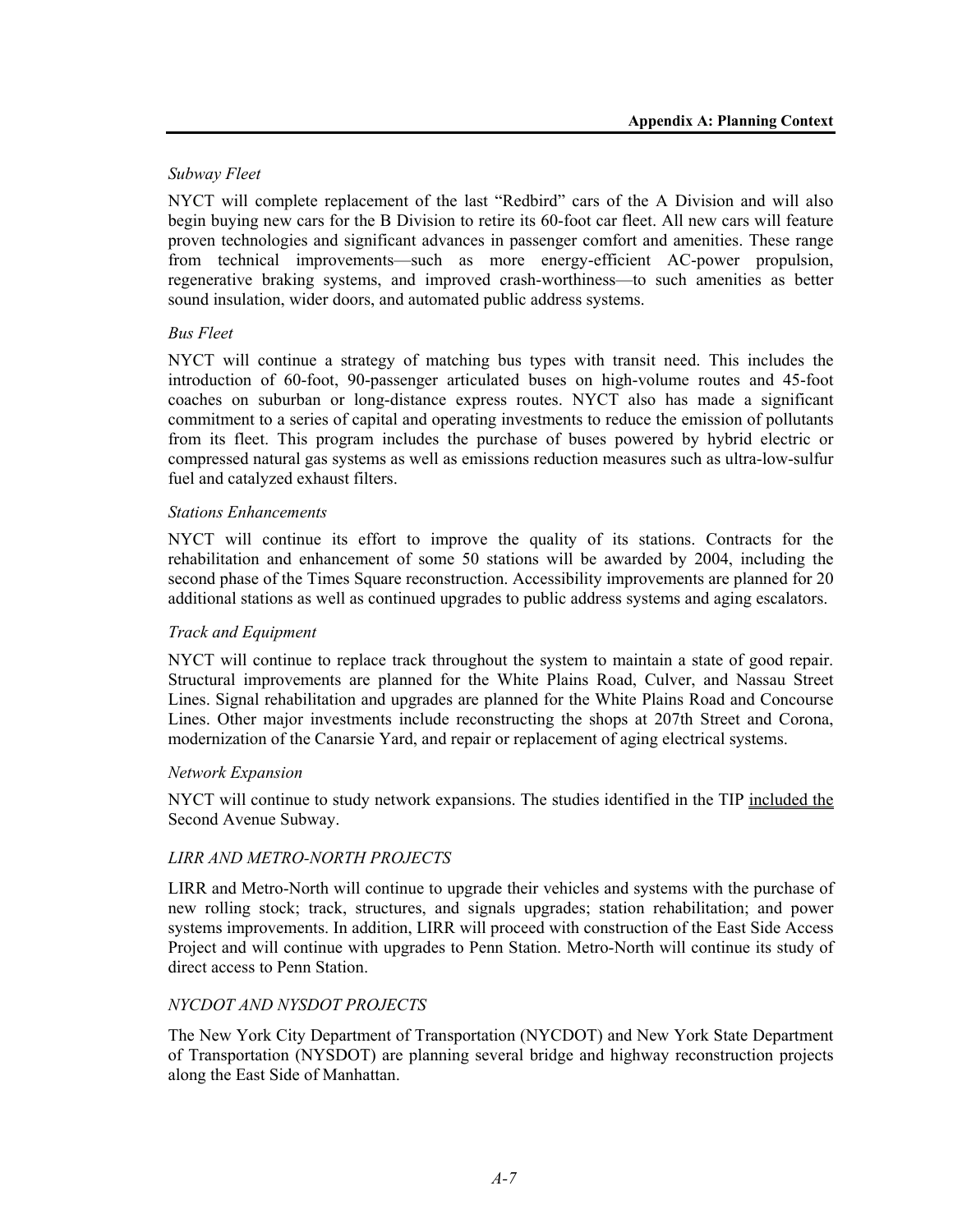### *Willis Avenue and Third Avenue Bridge Reconstruction Projects*

In East Harlem, NYCDOT is planning to reconstruct the Willis Avenue Bridge, which links First Avenue in Manhattan with Willis Avenue in the Bronx, and the Third Avenue Bridge, which connects Third Avenue in the Bronx and Manhattan, to improve the bridges' structural elements and connections to the regional roadway system. These projects are planned for completion by 2012.

#### *Williamsburg Bridge*

The City will spend approximately \$90 million for the rehabilitation and jacking of the towers, suspender adjustment, underdeck painting, bearing replacement, and traveler replacement of the bridge. This is the final phase of the \$950 million bridge reconstruction, which is planned for completion in late 2002.

#### *Manhattan Bridge Rehabilitation*

The City will spend \$368 million for the final phases of the \$500 million bridge reconstruction. NYCT has implemented a temporary service plan to reroute or truncate those lines that usually cross the East River via this bridge. Regular NYCT service will be restored in 2004 when most of this work will be completed.

#### *Reconstruction of FDR Drive and Harlem River Drive*

In December, 2002, NYSDOT began preliminary work on a major reconstruction work of the FDR Drive along much of the East Side of Manhattan. In the area between Montgomery and 15th Streets, the construction schedule is unlikely to overlap with work on the Second Avenue Subway. From 23rd Street to 42nd Street, the FDR Drive will be reconstructed, most likely beginning in 2007. A temporary viaduct will be constructed to maintain three lanes in both directions, so that traffic would not divert to local streets. This work is planned to improve the infrastructure, traffic operations, and safety conditions on the roadway, and would provide additional pedestrian access to the waterfront, a two-way bike lane, and an esplanade park. Another reconstruction project will be undertaken farther north, from 58th to 63rd Street. This work will also involve building a temporary roadway to maintain lanes and traffic flow on the FDR Drive. In addition, a smaller construction project to create an extended auxiliary lane is planned between 116th and 125th Streets. In addition, NYCDOT is planning a reconstruction project for the Harlem River Drive between the Third Avenue and Willis Avenue Bridges (known as the 127th Street viaduct).

#### *Lower Manhattan Pedestrianization Project*

This study, jointly sponsored by NYCDOT and NYCDCP, focuses on key pedestrian streets, as determined by an analysis of circulation patterns and extensive pedestrian counts. Waterfront access will be improved, and street direction changes and sidewalk widening will create significant new pedestrian space. The current reconstruction of Lower Manhattan will likely delay the completion of this project.

#### *Midtown Manhattan Pedestrian Network Development*

NYCDOT and NYCDCP jointly issued a report in June 2000 making recommendations to improve pedestrian and vehicular circulation in Times Square and the Theater District, West 42nd Street, and on Eighth Avenue at the Port Authority Bus Terminal. Interim measures to widen sidewalks, install neckdowns (sidewalk widenings near intersections, taxi stands, and bus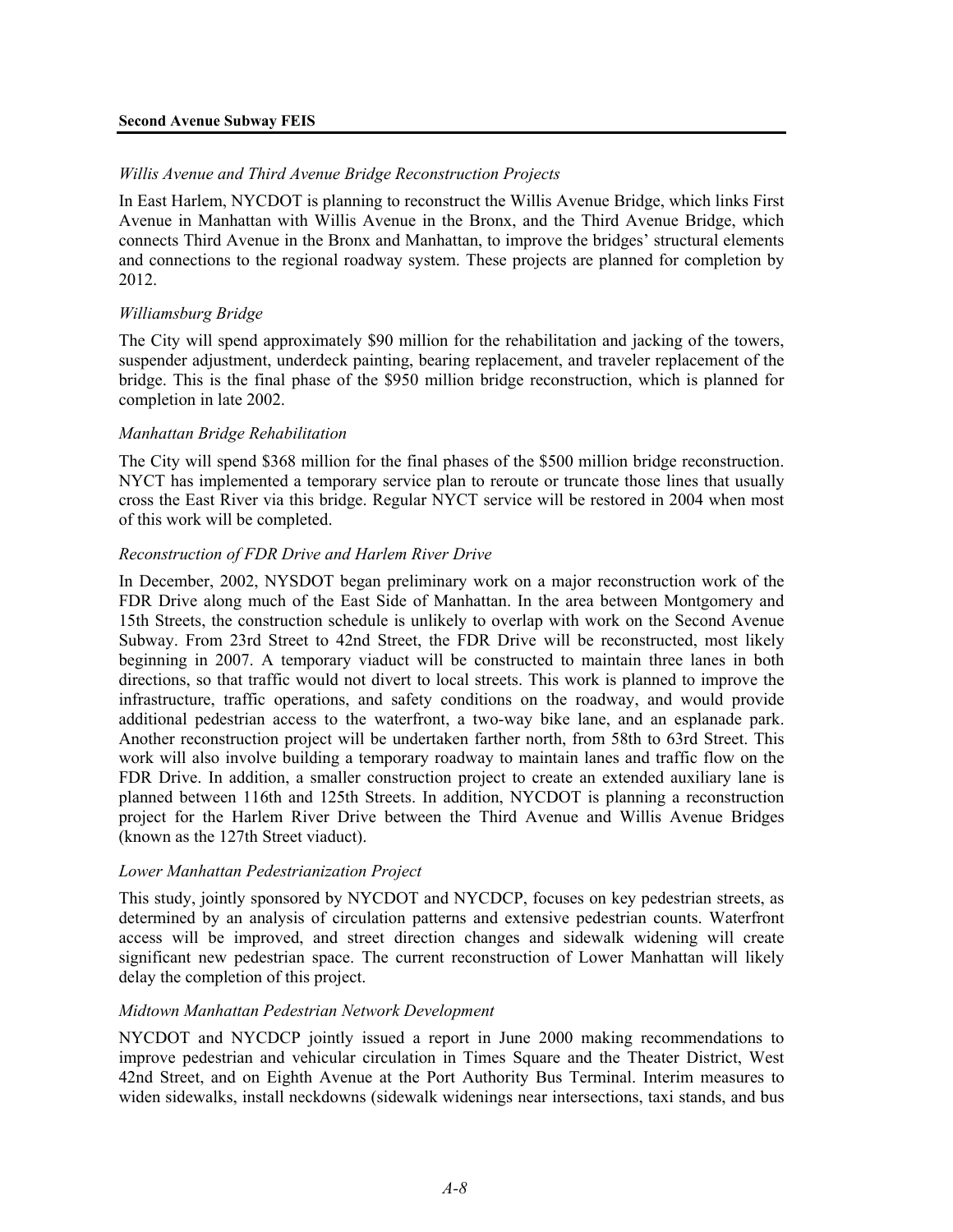stops) in Times Square along Broadway, Seventh Avenue, and certain crosstown streets and measures to improve the use of taxi stands have been implemented. Recommendations are being developed to improve pedestrian safety and vehicular circulation on 57th Street, and to recapture portions of the roadbed for pedestrian use at Fifth Avenue and 59th Street and along Broadway between Times Square and Columbus Circle.

### *Intersection Improvements*

These projects seek to identify, analyze, and implement pedestrian and vehicular circulation improvements at key locations where Broadway intersects the regular Manhattan street grid. This includes the implementation of projects at Herald Square, Times Square, and Columbus Circle.

## *East River Crossings Alternatives*

This study by NYCDCP and NYCDOT evaluates the future modal uses on the Williamsburg and Manhattan Bridges. It compares the cost of rehabilitation verses the impact of rerouting certain types of vehicles that would cause damage or reduce the life of these bridges.

## *Whitehall Ferry Terminal*

NYCDOT and NYCEDC began reconstructing the Whitehall Street Terminal for the Staten Island Ferry in 2001. The total rehabilitation cost is \$90 million, and completion is expected in fall 2004.

## *Off-Peak Delivery and Service Study*

This study assesses options to encourage delivery and service vehicles to travel during off-peak periods. The primary study proposed a shift in the deliveries from the morning peak period to the 5 AM to 7 AM period through various toll incentives and other operation technological alternatives. A final report has been published.

### *Truck Route Management and Community Impact Reduction Study*

A comprehensive study is being undertaken to evaluate current trucking operations in the city and their impact on local neighborhoods. It will consider the concerns of both truckers and community groups and will develop strategies to minimize the impacts of deliveries. Implementation of the study's conclusions will result in improved efficiency of truck movements, increased safety, and possibly reduced emissions.

### *Congestion Pricing Parking Pilot Program for Commercial Vehicles in Midtown Manhattan*

In winter 2000, NYCDOT initiated a program to test the efficiency of varied pricing for commercial vehicle parking, parking enforcement, and traffic flow. The aim of this project is to reduce the double-parking in Midtown that often results from delivery vehicles. This project may result in permanent enforcement techniques and/or regulations.

### *Subway-Sidewalk Interface II*

As a joint project with NYCDCP, NYCDOT is assessing ways to improve pedestrian access to mass transit. This study consists of an analysis of existing and future conditions at streets and intersections adjacent to subway station entrances. Particular stations with problems of access, congestion, orientation, and safety will be identified and studied. Short- and long-term solutions will then be developed, including both standard and innovative strategies to make locations more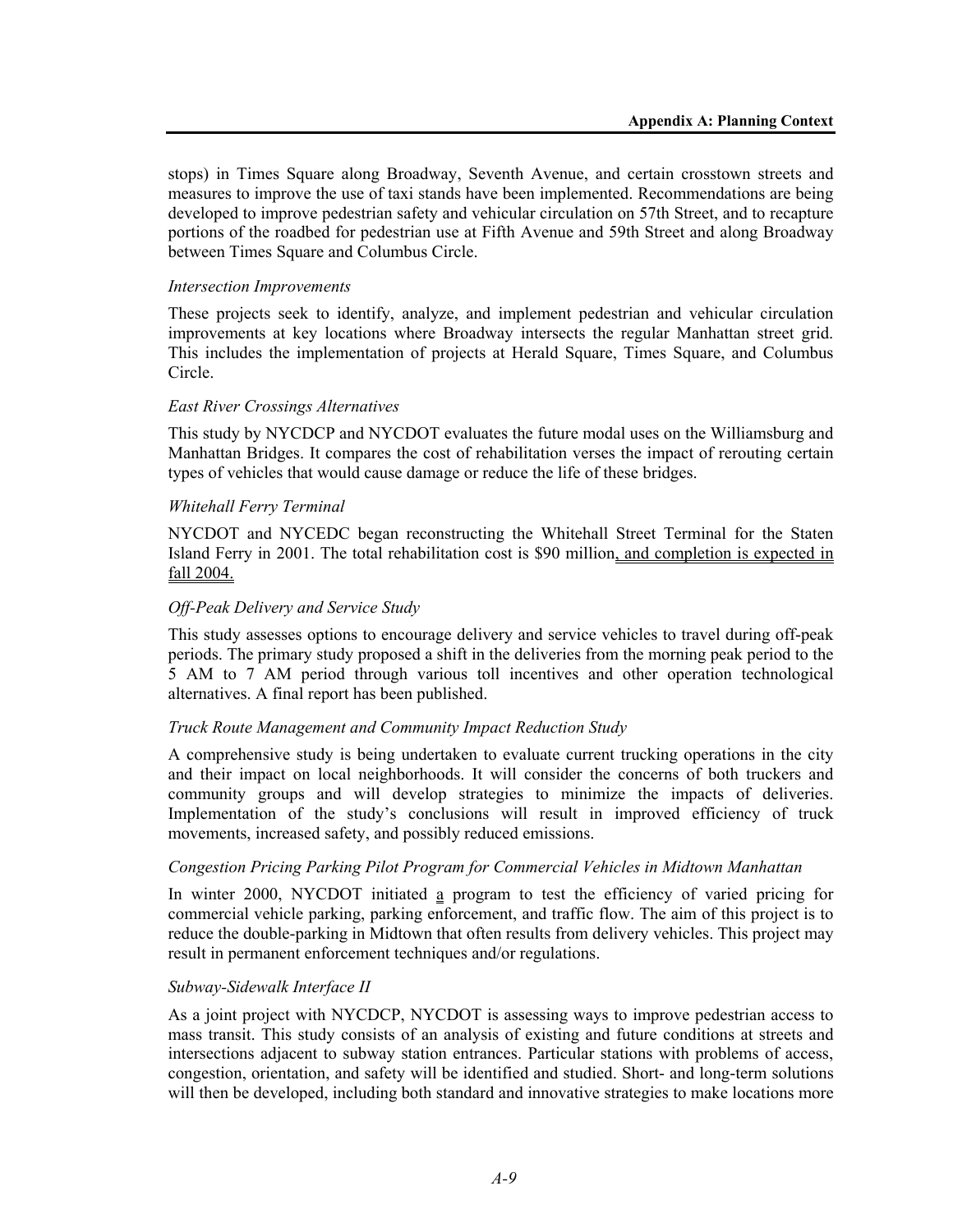pedestrian friendly. A pilot program will be tested at sites in each borough. Strategies that are under consideration include wider sidewalks and medians, bus neckdowns under elevated stations, changes to street directions or curbside parking regulations, signal timing adjustments, and installation of new signals or stop signs.

## *Private Ferries*

NYCDOT is working with State agencies and the Port Authority to expand private ferry operations to meet current and future demand and to target new markets. The City will upgrade physical facilities to accommodate these services, which may include trans-Hudson airport access, routes to sports venues, a north-south service between the Upper East Side, East Midtown, and the Financial District, and suburban service to outlying counties.

## *NEW YORK STATE DEPARTMENT OF TRANSPORTATION (NYSDOT) PROJECTS*

NYSDOT has programmed and will design and implement rehabilitation plans for the FDR Drive between 56th and 63rd Streets. It will also begin design for the rehabilitation of the section between 28th and 38th Streets.

# **C. THE RECONSTRUCTION OF LOWER MANHATTAN**

The devastating loss of life and property caused by the tragic events of September 11, 2001 requires the city to rebuild, reconnect, and revitalize Lower Manhattan. Agencies and officials involved with Lower Manhattan are in the process of developing plans that would eliminate some of the area's deficiencies, improving its aging and outmoded transportation network, maximizing its open space opportunities, and improving the quality of life for the district's large workforce and fast-growing residential population. Following are some examples of the initiatives both underway and planned for the area.

## **CURRENT CONDITIONS IN LOWER MANHATTAN**

## *LOWER MANHATTAN DEVELOPMENT CORPORATION*

The Lower Manhattan Development Corporation (LMDC) was established in November 2001 to coordinate the rebuilding and redevelopment of Lower Manhattan south of Houston Street.

The Studio Daniel Libeskind design for the Redevelopment Plan and World Trade Center Memorial, which was selected in February 2003, involves the construction of a World Trade Center Memorial and memorial-related improvements, up to 10 million square feet of commercial office space, up to 1 million square feet of retail space, a hotel with up to 800 rooms and up to 150,000 square feet of conference space, new open space areas, museum and cultural facilities, and various infrastructure improvements.

LMDC has begun the environmental review process studying redevelopment of the World Trade Center site. Plans call for a large memorial; five office towers, the largest of which would be a 2.6 million-square-foot, 1,776-foot-high office building; and between 280,000 to 380,000 square feet of museum and cultural space. The plan also provides for retail establishments, a major new crossroad with cultural facilities, a hotel and conference center, and the new permanent World Trade Center PATH Terminal. The initial phase of construction is expected to be completed by 2009 with full build-out and occupancy by 2015.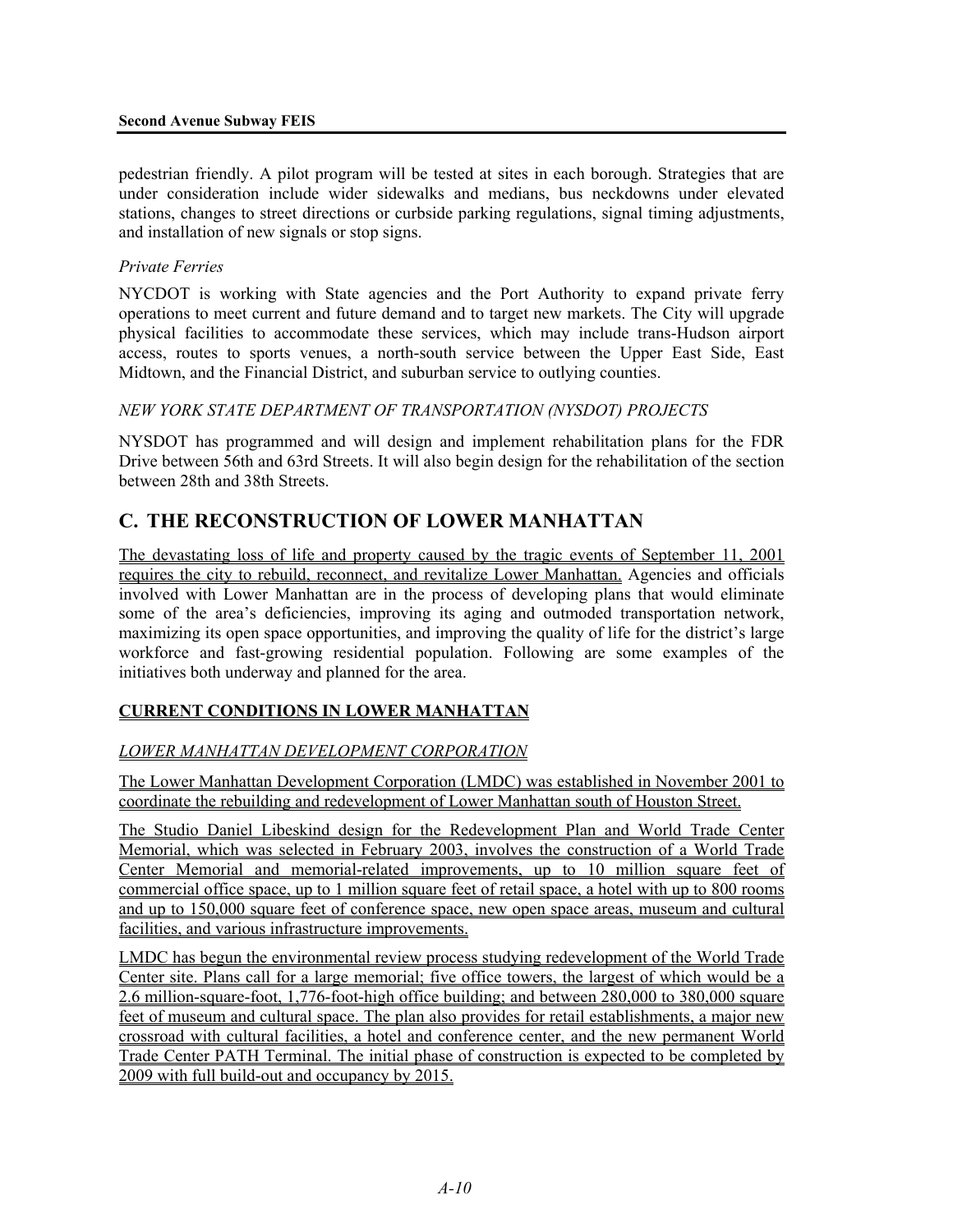While much of LMDC's attention has focused on rebuilding the World Trade Center site itself and restoring it as a functioning part of Lower Manhattan, much of the new development currently under construction or consideration is occurring in other parts of the downtown area, including the Financial District and the South Street Seaport District. LMDC is currently involved in several planning studies that will identify short-term and long-term approaches to the redevelopment of Lower Manhattan's neighborhoods. These include an examination of housing opportunities south of the World Trade Center site either through the conversion of office space to residential uses or the creation of new housing units; and improvements to the road network in Chinatown.

## *NEW YORK CITY'S VISION FOR LOWER MANHATTAN*

"New York City's Vision for Lower Manhattan" (City's Vision), presented by Mayor Michael R. Bloomberg in December 2002, emphasizes connecting Lower Manhattan with the surrounding areas, building new neighborhoods and creating public places.

The city seeks to connect downtown with the surrounding area by continuing its investment in ferry stations to reduce congestion on area streets, constructing new bus parking facilities, and establishing the new PATH station at the World Trade Center site. The proposed Fulton Transit Center (discussed below) is another important component of the Lower Manhattan transit complex, which is needed to "untangle the knot" caused by the convergence of 18 subway lines in the downtown area.

The City's Vision also cites a pressing need for schools, retail stores and open space opportunities to accommodate the growing residential population of the area. In response to this projected growth, the city seeks to create two new neighborhoods south of Chambers Street: one located near Fulton Street, east of Broadway; and another South of Liberty Street, west of Broadway. The City's Vision also focuses on creating Fulton Market Square along Fulton Street as a retail, arts, culture, and entertainment destination. Fulton Street would be re-established as a significant thoroughfare in Lower Manhattan.

The Mayor's concern for the lack of open space and public places in the downtown area has stimulated plans for a series of new parks, the cumulative size of which is expected to be larger than Central Park. These plans include Greenwich Square, a tree-lined park along the deck of the Brooklyn Battery Tunnel, a promenade lined with 700 trees along West Street, East River Waterfront park, an extensive waterfront colonnade which would feature a mix of housing, cultural institutions and approximately 35 acres of open space and significant streetscape improvements along Water Street, which is envisioned as the focal point of the East Side. Ultimately, the city is planning for a 2.2 mile pathway which would loop through the downtown, connecting the Battery, Fulton Street and the new World Trade Center development.

## *TRANSPORTATION IMPROVEMENTS*

Aside from the Fulton Street Transfer Center and reconstruction of the South Ferry Station projects discussed above, creation of a replacement PATH rapid transit station is an additional important transit project currently planned for Lower Manhattan. This project, the permanent reconstruction of the World Trade Center PATH Terminal, is to be phased over a period of 3 to 6 years at a cost of \$1.7 to \$2.0 billion. The new PATH facility will feature numerous modernized amenities, such as additional and augmented platforms and state-of-the-art fare collection equipment. The terminal will also provide extensive pedestrian access to both the new World Trade Center development and the trains at the Fulton Street Transit Facility and other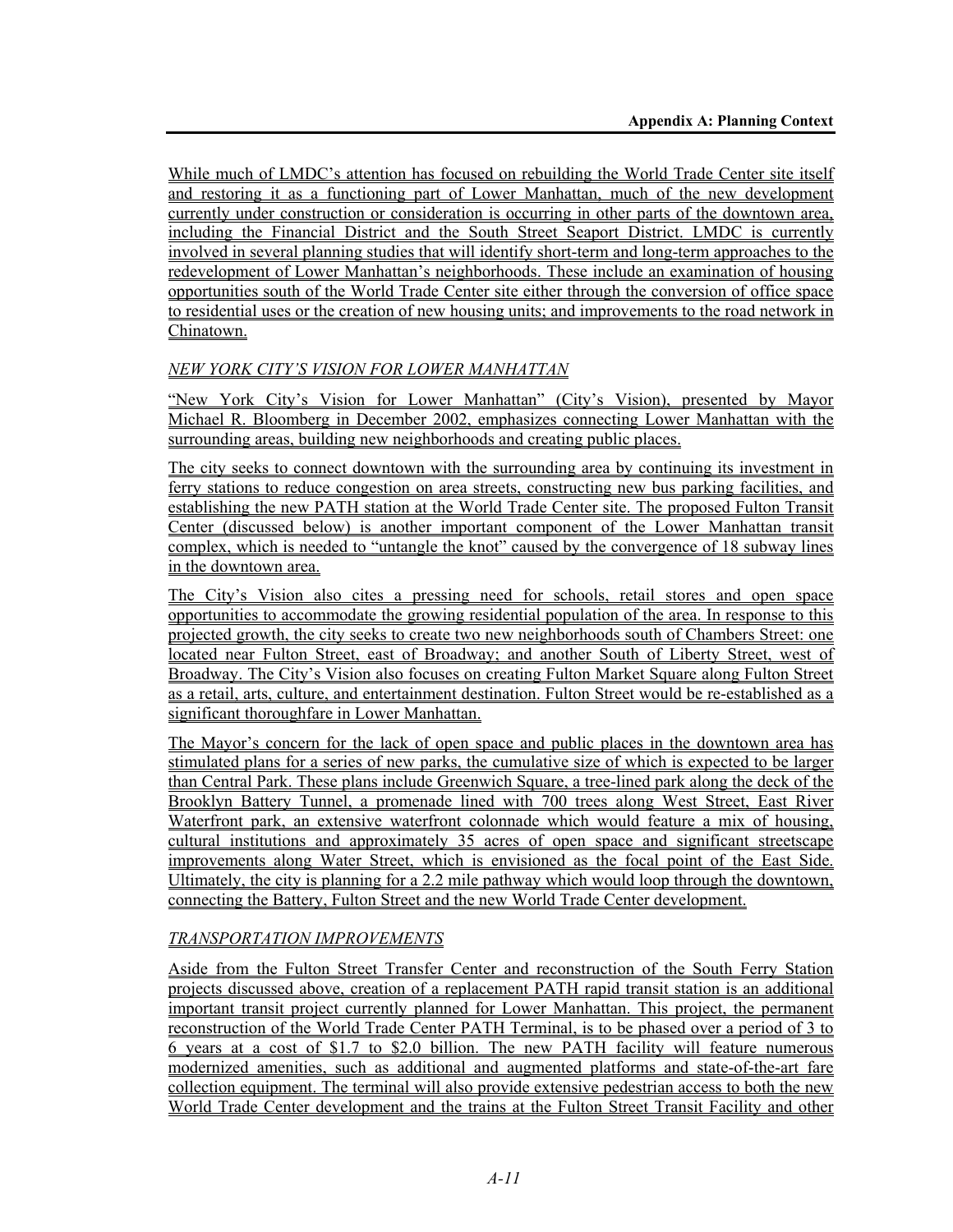subway stations. The PATH terminal will also provide users with access to streets, and the future memorial and commercial developments.

## *HOUSING DEVELOPMENTS*

Among the other new structures planned for the area include several large new housing projects, such as the 51-story 2 Gold Street building, which is planned to contain 650 dwelling units. Additionally, a 291 unit residential development is planned at the corner of William and Liberty Streets, a 300-unit building is proposed for Peck Slip and Beekman Street, and a 400-unit building is planned at 90 West Street.

# **D. OTHER MAJOR LAND USE PLANS**

A number of economic and land development initiatives are planned for Manhattan's East Side. These projects, many of which would be located east of Lexington Avenue, will result in increased demand for transit service in the area.

## *UPPER MANHATTAN EMPOWERMENT ZONE (UMEZ)*

The UMEZ was created to revitalize Upper Manhattan. This Federal economic development initiative is supported by both the City and State and uses public funds to encourage private development in the area. Its current and future efforts will result in office, retail, and residential projects in the various communities of Upper Manhattan, including East Harlem. As described in Chapter 6, "Social Conditions," a large portion of East Harlem has just been rezoned as an additional means of supporting residential and economic growth in this area.

## *COOPER SQUARE URBAN RENEWAL AREA*

The New York City Department of Housing Preservation and Development (NYCHPD) has formulated a plan and designated a developer for four sites between the Bowery and Second Avenue from Houston to East 4th Street. The plan includes 712 new housing units, 30,000 square feet of community facilities, and 150,000 square feet of retail space. There may also be future expansions of the community facility and retail uses.

### *OTHER NYCHPD PROJECTS*

NYCHPD has been active throughout Harlem and the Lower East Side in overseeing and funding the rehabilitation or construction of new housing units. The program, which emphasizes owner occupancy and infill projects, includes a broad range of rental and other types of housing, has been responsible for the occupancy of thousands of units on Manhattan's East Side. This program is ongoing and will continue to supply lower-income neighborhoods with affordable housing.

### *HOSPITAL AND INSTITUTIONAL EXPANSION PROJECTS*

New York University Medical Center, Rockefeller University, The Cooper Union, and Memorial Sloan-Kettering Cancer Center are planning expansions of their East Side campuses. Together, these proposals could result in the addition of more than 4 million square feet of academic, research, and medical facilities on the East Side.